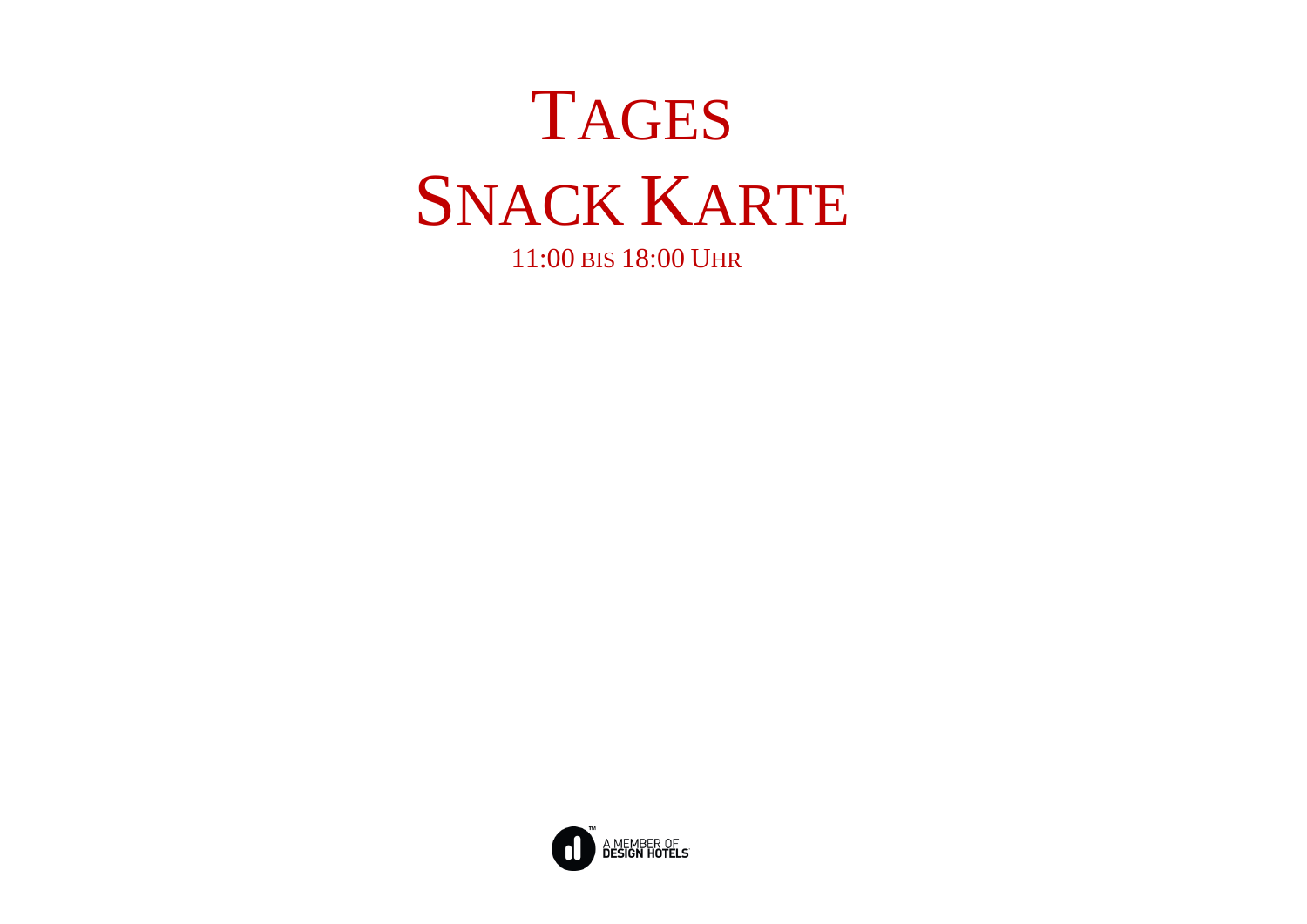Rinderkraftbrühe Frittaten **oder** Grießnockerl **oder** Kaspressknödel  $A/C/G/L$ € 9,50

Ramen Suppe Miso-Dashi | Udon-Nudeln | Shiitake Pilze | Ingwer | Wurzelgemüse | Tofu | Ei A/C/F/H/L/N/O € 13,00

Kleiner gemischter Salatteller Balsamico **oder** French Dressing A/C/G/L/M/O € 11,00

> Schinken-Käse Toast Blattsalate | Cocktail Sauce A/C/G/L/M/O € 9,50

Ceasar Salat Romanasalat | gehobelter Parmesan | Kirschtomaten | Croutons A/C/D/G/L/N/O € 13,00

> wahlweise mit: gebratenen Putenbruststreifen € 18,00 gebratenen Black Tiger Garnelen € 21,00

Kitzhof Burger Tiroler Almochse | Cheddar Käse | Speck | Tomate Zwiebel-Chutney | Gewürzgurke | Potato Wedges A/C/G/M/O € 20,50

Gnocchi "all Arrabbiata" Rucola | Basilikum | Parmesan A/C/G/L/O € 17,50

Tempura Garnelen hausgemachter Kimchi | Ananastomate | Soja-Yuzu Marinade A/B/F/H/L/N/O € 22,00

Salat "Caprese" marinierte Kirschtomaten | Büffel Mozzarella | Basilikum | Ligurisches Olivenöl | Balsamicoessig | Rucola  $G/O$ € 17,50

Backhendlsalat Knusprige Hendlstreifen mit Kürbiskernpanade | Kartoffel-Vogerlsalat | Preiselbeeren | Limetten-Chili Mayonnaise A/C/G/H/N/O € 17,00

Spaghetti Bolognese **oder** Tomatensauce **oder** Schinken-Käsesauce | Parmesan A/C/G/L/O € 17,50

Gebackenes Wiener Schnitzel vom heimischen Kalb Petersilienkartoffeln **oder** Kartoffel-Vogerlsalat | Preiselbeeren A/C/G/L/M/O € 30,00

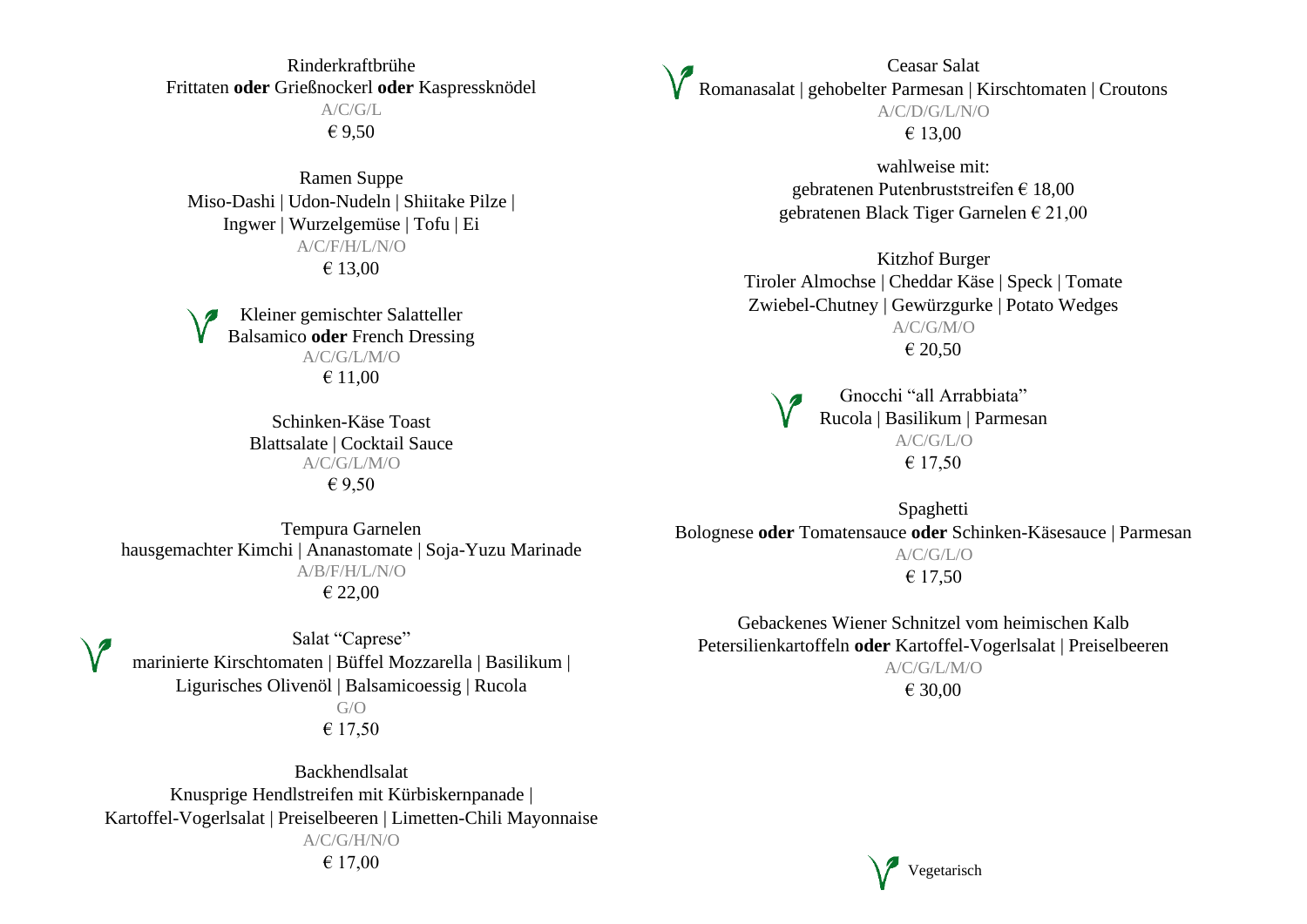Eiscreme-Mochi Passionsfrucht | Himbeere & Matcha Tee | Wachauer Marillenröster | Kokosnussschaum F/G/H/O € 12,50

> Karamellisierter Kaiserschmarrn Zwetschkenröster **oder** Apfelmus A/C/G/O € 16,50

Hausgemachter Apfelstrudel A/C/G

€ 5,00

wahlweise mit: Schlagobers  $\epsilon$  6,50 Vanilleeis  $\epsilon$  7,00 Vanillesauce € 7,00

**A**-Glutenhaltiges Getreide **B**-Krebstiere **C**-Eier **D**-Fische **E**-Erdnüsse **F**-Sojabohnen **G**-Milch/Laktose **H**-Nüsse **L**-Sellerie **M**-Senf **N**-Sesam **O**-Sulfite **P**-Lupinen **R**-Weichtiere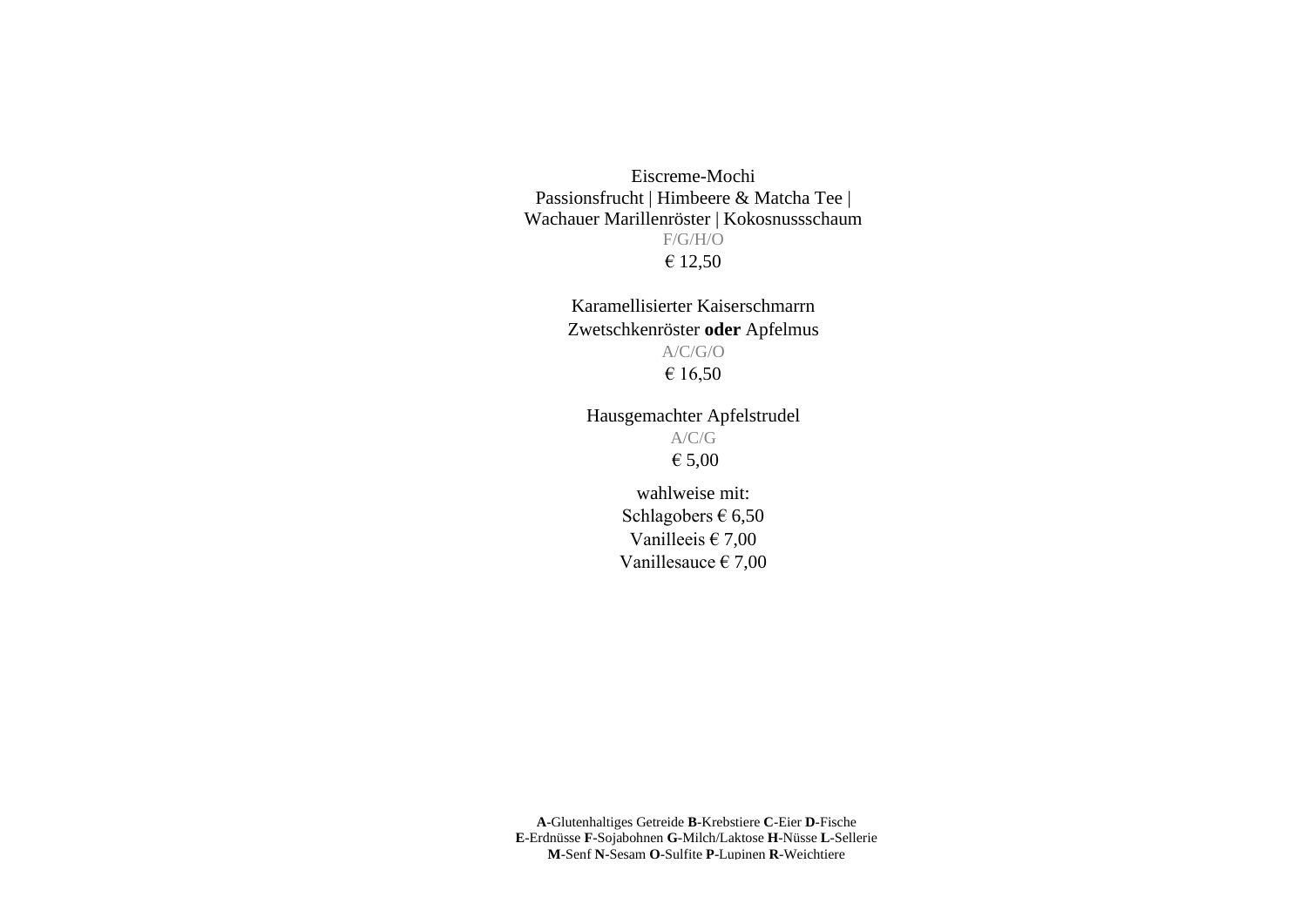

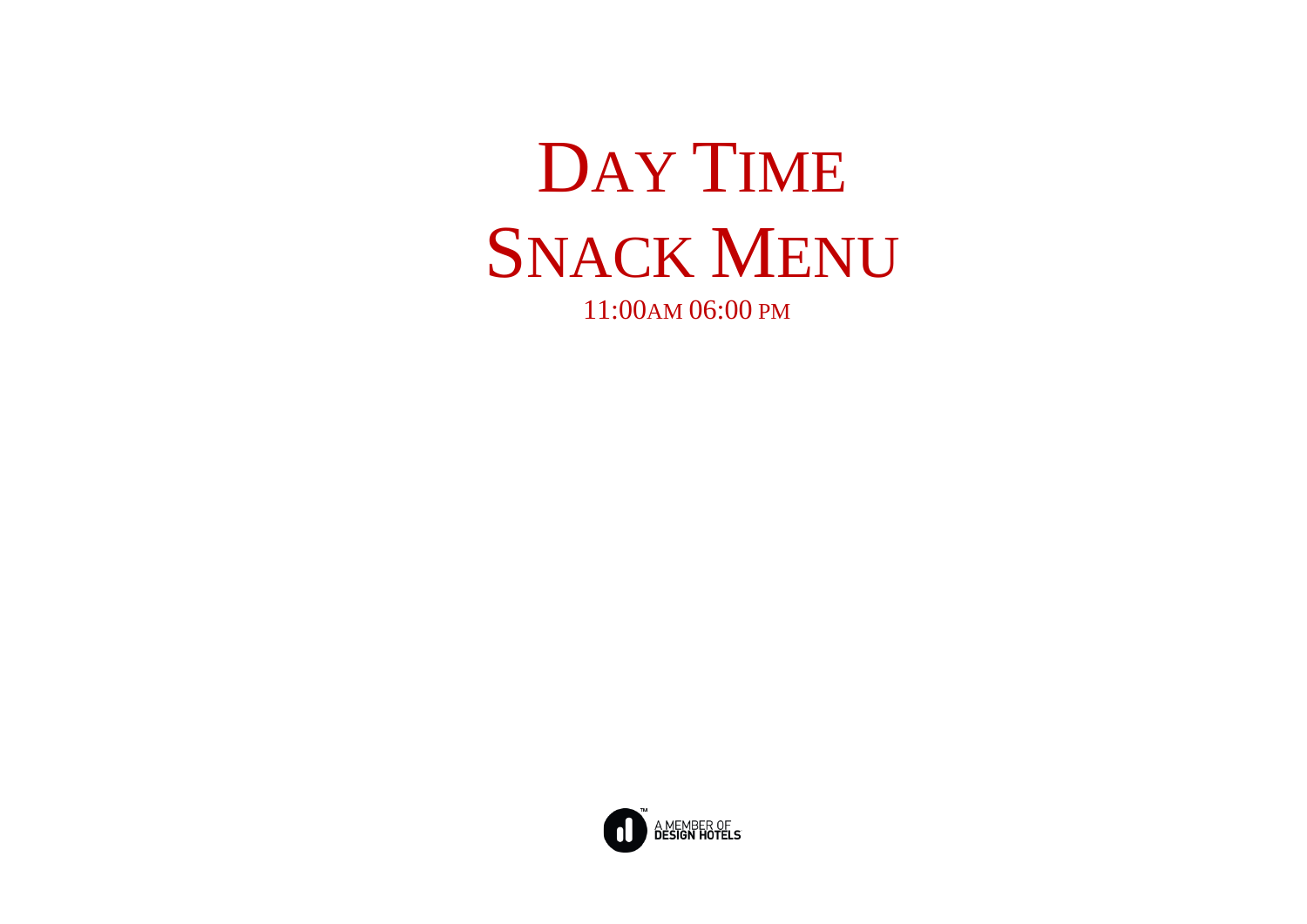Beef bouillon sliced pancake **or** semolina dumpling **or** cheese dumpling A/C/G/L € 9.50

Ramen Soup Miso-Dashi | Udon- noodles | Shiitake mushrooms | ginger | root vegetables | tofu | egg A/C/F/H/L/N/O € 13.00

> Small mixed salad balsamic **or** french dressing A/C/G/L/M/O € 11.00

Ham - cheese toast lettuce leaf | cocktail sauce A/C/G/L/M/O € 9.50

Fried tempura prawns homemade Kimchi | pineapple tomato | soja-yuzu marinade A/B/F/H/L/N/O € 22.00

Salad "Caprese" marinated cherry tomato | buffel mozzarella | basil | Ligurian olive oil | balsamic vinegar | arugula  $G/O$ € 17.50

Crispy fried chicken salad pumpkin seed breadcrumb coating | potato – lamb`s lettuce | cranberries | lemon – chilli mayonnaise A/C/G/H/L/M € 17.00

Ceasar salad romaine lettuce | parmesan shavings | cherry tomatoes | croutons A/C/D/G/L/N/O € 13.00 with grilled turkey breast  $\epsilon$  18.00 with grilled Black Tiger prawns  $\epsilon$  21.00

> Kitzhof Burger Tyrolian ox of alp | cheddar cheese | bacon | tomatoes onion-chutney | pickles | potato wedges A/C/G/M/O € 20.50

> > Gnocchi "all Arrabbiata" arugula | basil | parmesan A/C/G/L/O € 17.50

Spaghetti bolognese **or** tomato sauce **or** cheese-ham sauce | parmesan A/C/G/L/O  $€ 17.50$ 

"Wiener Schnitzel" escalope of veal parsley potatoes **or** potato–lamb`s lettuce **|** cranberries A/C/G/O € 30.00